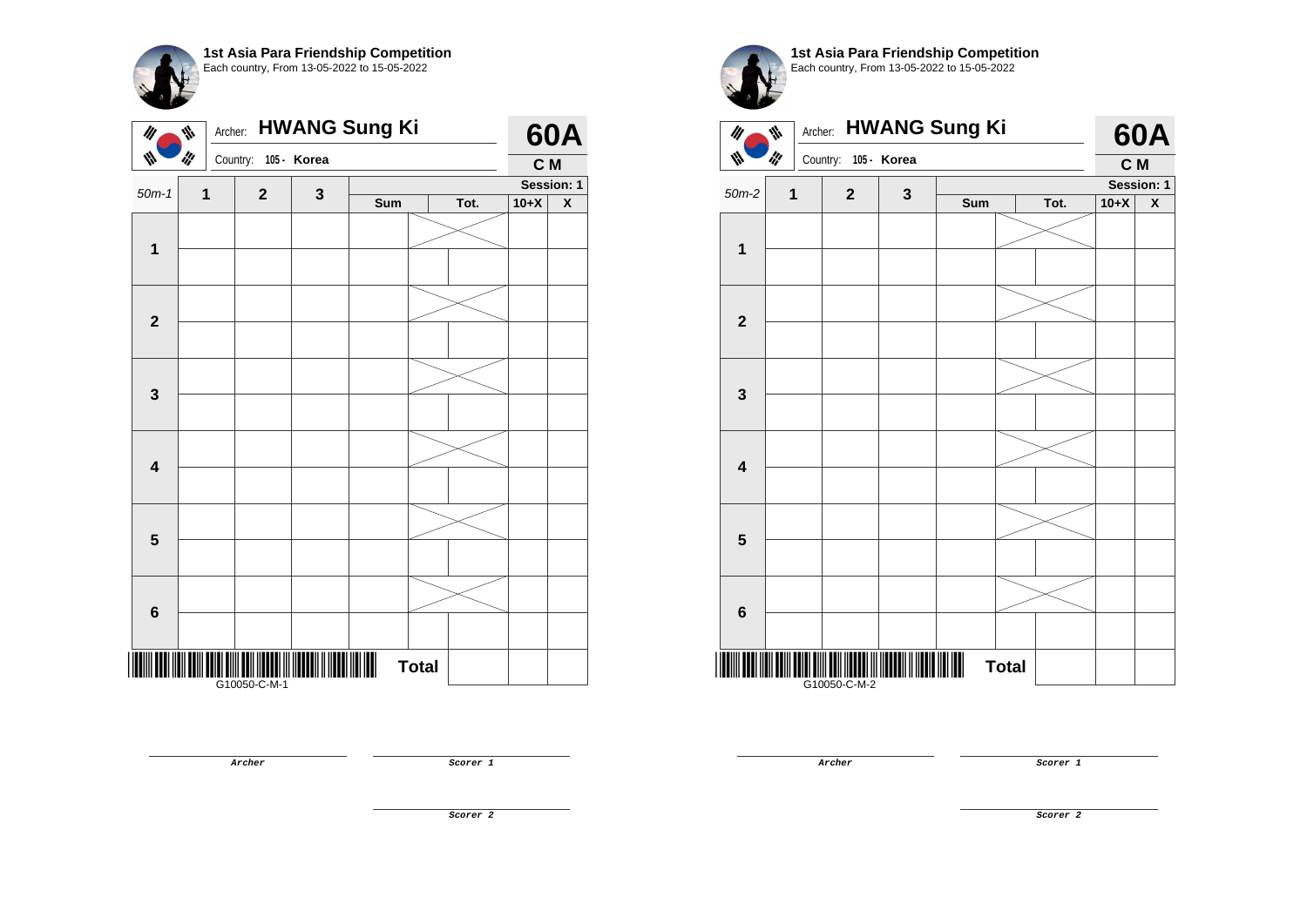| 1st Asia Para Friendship Competition<br>Each country, From 13-05-2022 to 15-05-2022 |      |
|-------------------------------------------------------------------------------------|------|
| Archer: <b>KIM Sung Kug</b>                                                         | 61 A |
|                                                                                     |      |

| $\frac{1}{2}$ |   | Country: 105 - Korea |             |     |              |      | C M    |                         |
|---------------|---|----------------------|-------------|-----|--------------|------|--------|-------------------------|
|               |   |                      |             |     |              |      |        | Session: 1              |
| $50m-1$       | 1 | $\mathbf 2$          | $\mathbf 3$ | Sum |              | Tot. | $10+X$ | $\overline{\textbf{X}}$ |
|               |   |                      |             |     |              |      |        |                         |
| $\mathbf{1}$  |   |                      |             |     |              |      |        |                         |
|               |   |                      |             |     |              |      |        |                         |
|               |   |                      |             |     |              |      |        |                         |
| $\mathbf 2$   |   |                      |             |     |              |      |        |                         |
|               |   |                      |             |     |              |      |        |                         |
|               |   |                      |             |     |              |      |        |                         |
|               |   |                      |             |     |              |      |        |                         |
| 3             |   |                      |             |     |              |      |        |                         |
|               |   |                      |             |     |              |      |        |                         |
|               |   |                      |             |     |              |      |        |                         |
| 4             |   |                      |             |     |              |      |        |                         |
|               |   |                      |             |     |              |      |        |                         |
|               |   |                      |             |     |              |      |        |                         |
| ${\bf 5}$     |   |                      |             |     |              |      |        |                         |
|               |   |                      |             |     |              |      |        |                         |
|               |   |                      |             |     |              |      |        |                         |
| $\bf 6$       |   |                      |             |     |              |      |        |                         |
|               |   |                      |             |     |              |      |        |                         |
|               |   |                      |             |     |              |      |        |                         |
|               |   | <br> G10049-C-M-1    |             | Ш   | <b>Total</b> |      |        |                         |
|               |   |                      |             |     |              |      |        |                         |



**Archer Scorer 1** 

**Scorer 2**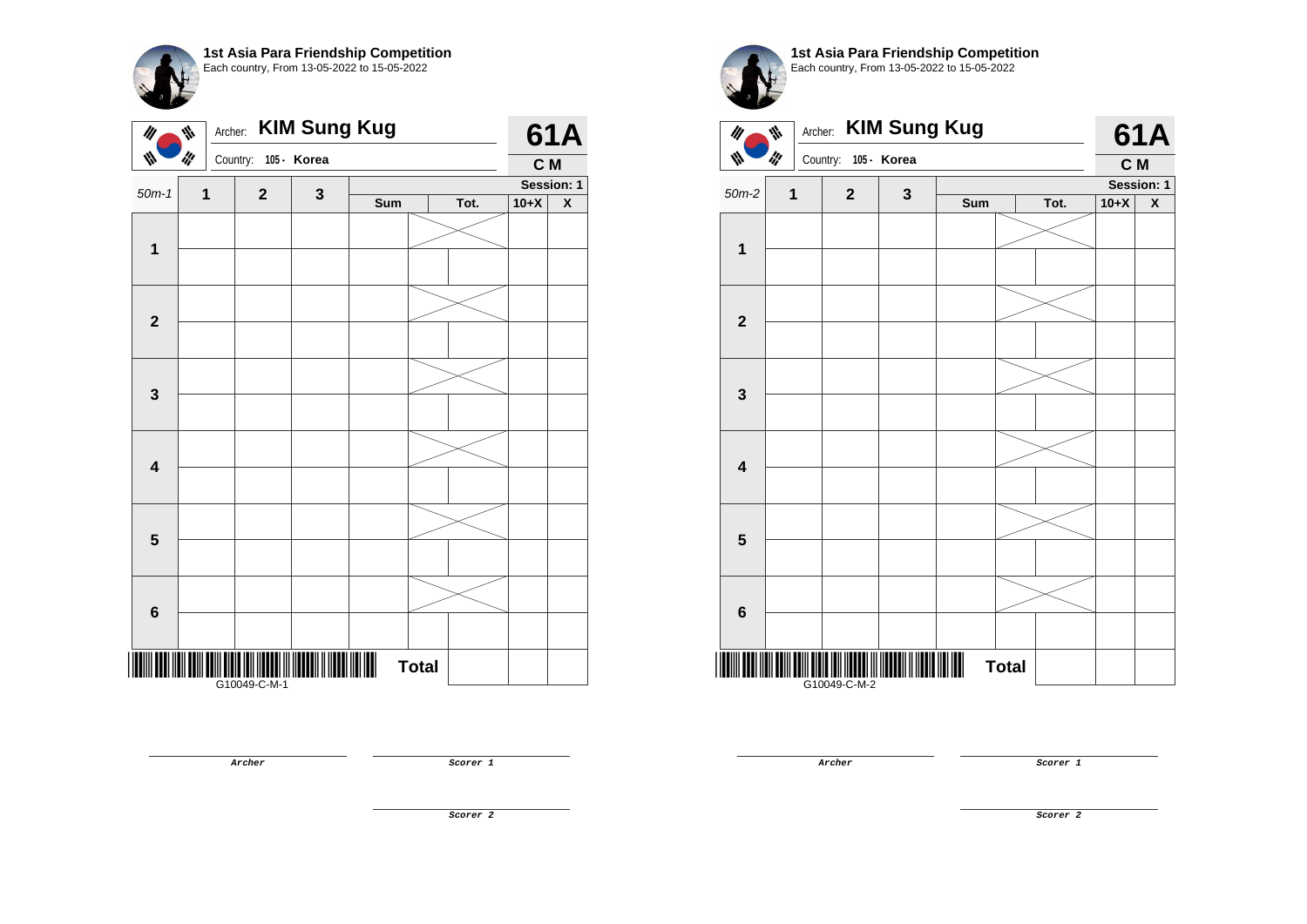**1st Asia Para Friendship Competition** Each country, From 13-05-2022 to 15-05-2022

| $\mathscr{U}$           | Archer:<br>₩ |                      | <b>KIM Mi Soon</b> |     |              |      |        | <b>62A</b> |
|-------------------------|--------------|----------------------|--------------------|-----|--------------|------|--------|------------|
| ₩                       | ill          | Country: 105 - Korea |                    |     |              |      | C W    |            |
| $50m-1$                 | $\mathbf{1}$ | $\mathbf{2}$         | $\mathbf{3}$       |     |              |      |        | Session: 1 |
|                         |              |                      |                    | Sum |              | Tot. | $10+X$ | X          |
| $\mathbf 1$             |              |                      |                    |     |              |      |        |            |
| $\mathbf{2}$            |              |                      |                    |     |              |      |        |            |
| $\mathbf{3}$            |              |                      |                    |     |              |      |        |            |
| $\overline{\mathbf{4}}$ |              |                      |                    |     |              |      |        |            |
| $5\phantom{1}$          |              |                      |                    |     |              |      |        |            |
| $\bf 6$                 |              |                      |                    |     |              |      |        |            |
|                         |              | G10051-C-W-1         |                    |     | <b>Total</b> |      |        |            |

**Archer Scorer 1** 

**1st Asia Para Friendship Competition** Each country, From 13-05-2022 to 15-05-2022 Archer: **KIM Mi Soon**   $\mathscr{U}_I$  $\psi$ **I'M** Country: **105 - Korea**



**Archer Scorer 1** 

**62A**

**Scorer 2**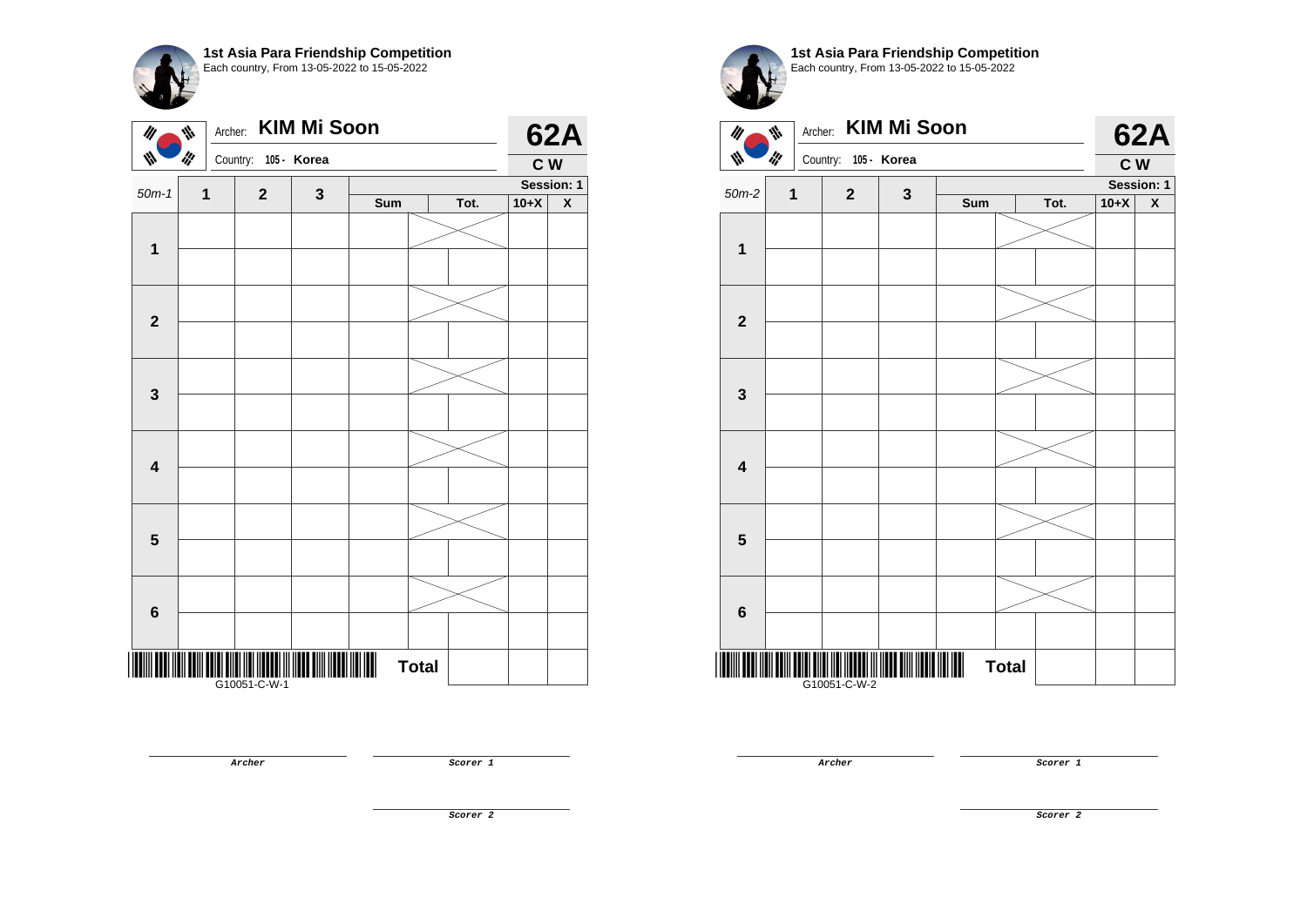| M                       | ₩   | Archer: CHOI Na Mi   |   | 1st Asia Para Friendship Competition<br>Each country, From 13-05-2022 to 15-05-2022 |      |        | <b>63A</b>      |
|-------------------------|-----|----------------------|---|-------------------------------------------------------------------------------------|------|--------|-----------------|
|                         | ilf | Country: 105 - Korea |   |                                                                                     |      | C W    |                 |
| $50m-1$                 | 1   | $\overline{2}$       | 3 | Sum                                                                                 | Tot. | $10+X$ | Session: 1<br>X |
| 1                       |     |                      |   |                                                                                     |      |        |                 |
| $\overline{2}$          |     |                      |   |                                                                                     |      |        |                 |
| $\overline{\mathbf{3}}$ |     |                      |   |                                                                                     |      |        |                 |
| $\boldsymbol{4}$        |     |                      |   |                                                                                     |      |        |                 |
| 5                       |     |                      |   |                                                                                     |      |        |                 |



**1st Asia Para Friendship Competition**

**THE CONSULTANT OF THE CONSULTANT OF THE CONSULTANT OF THE CONSULTANT** G10052-C-W-1

**6**

**Archer Scorer 1** 

**Total** 

**Archer Scorer 1** 

**Scorer 2**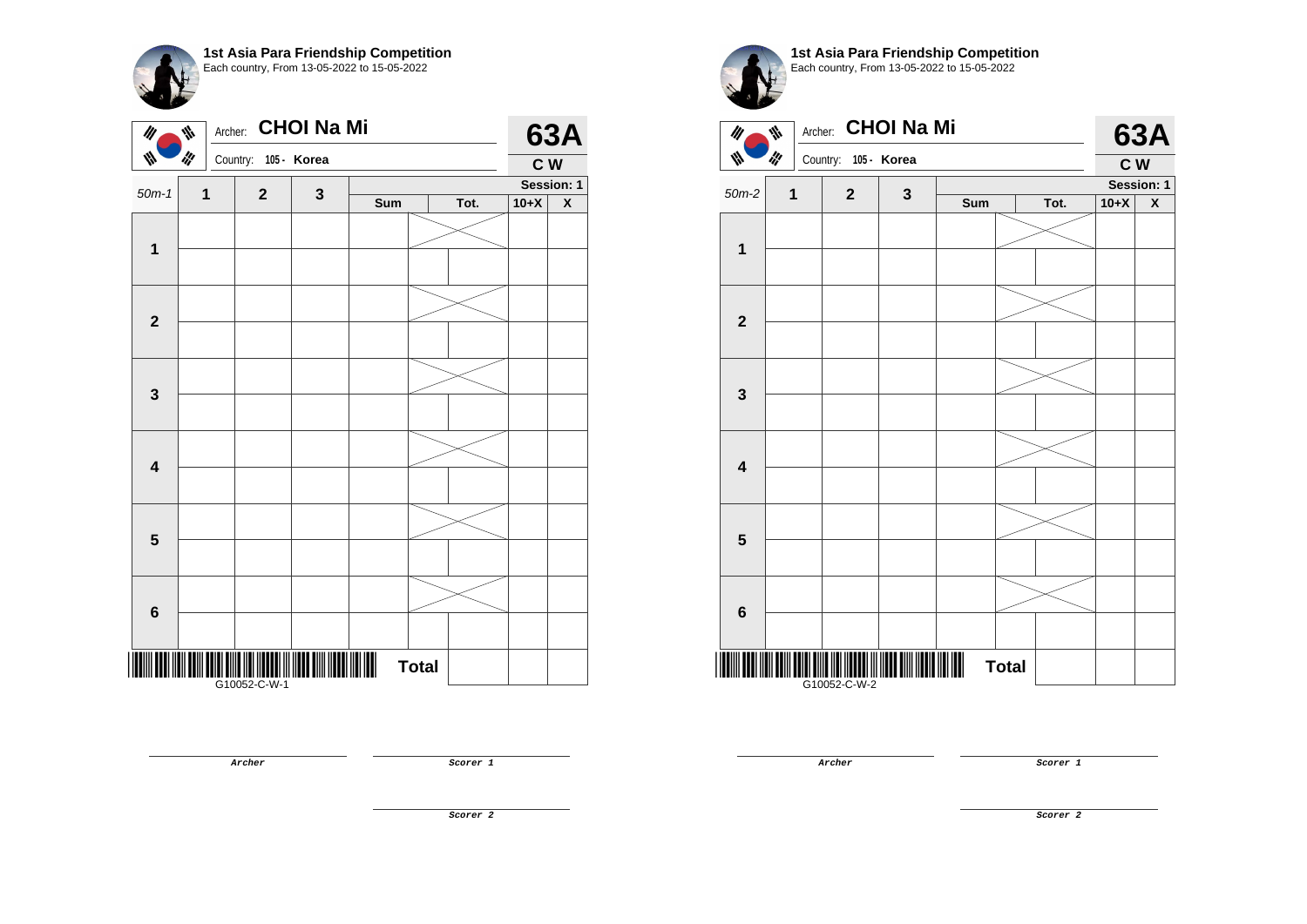|   | 1st Asia Para Friendship Competition<br>Each country, From 13-05-2022 to 15-05-2022 |
|---|-------------------------------------------------------------------------------------|
| ₩ | Archer: PARK Jun Beom                                                               |
|   | Country: 105 - Korea                                                                |

|                         |             | $\overline{\phantom{a}}$ |   |                |              |      | <b>K</b> IVI |                    |
|-------------------------|-------------|--------------------------|---|----------------|--------------|------|--------------|--------------------|
| $70m-1$                 | $\mathbf 1$ | $\mathbf{2}$             | 3 |                |              |      |              | Session: 1         |
|                         |             |                          |   | Sum            |              | Tot. | $10+X$       | $\pmb{\mathsf{X}}$ |
|                         |             |                          |   |                |              |      |              |                    |
|                         |             |                          |   |                |              |      |              |                    |
| $\mathbf{1}$            |             |                          |   |                |              |      |              |                    |
|                         |             |                          |   |                |              |      |              |                    |
|                         |             |                          |   |                |              |      |              |                    |
|                         |             |                          |   |                |              |      |              |                    |
| $\mathbf{2}$            |             |                          |   |                |              |      |              |                    |
|                         |             |                          |   |                |              |      |              |                    |
|                         |             |                          |   |                |              |      |              |                    |
|                         |             |                          |   |                |              |      |              |                    |
| $\mathbf 3$             |             |                          |   |                |              |      |              |                    |
|                         |             |                          |   |                |              |      |              |                    |
|                         |             |                          |   |                |              |      |              |                    |
|                         |             |                          |   |                |              |      |              |                    |
| $\overline{\mathbf{4}}$ |             |                          |   |                |              |      |              |                    |
|                         |             |                          |   |                |              |      |              |                    |
|                         |             |                          |   |                |              |      |              |                    |
|                         |             |                          |   |                |              |      |              |                    |
| $\overline{\mathbf{5}}$ |             |                          |   |                |              |      |              |                    |
|                         |             |                          |   |                |              |      |              |                    |
|                         |             |                          |   |                |              |      |              |                    |
|                         |             |                          |   |                |              |      |              |                    |
| $6\phantom{a}$          |             |                          |   |                |              |      |              |                    |
|                         |             |                          |   |                |              |      |              |                    |
|                         |             |                          |   | $\blacksquare$ |              |      |              |                    |
|                         |             |                          |   |                | <b>Total</b> |      |              |                    |
|                         |             |                          |   |                |              |      |              |                    |



**33A R M**

**Archer Scorer 1** 

**Scorer 2**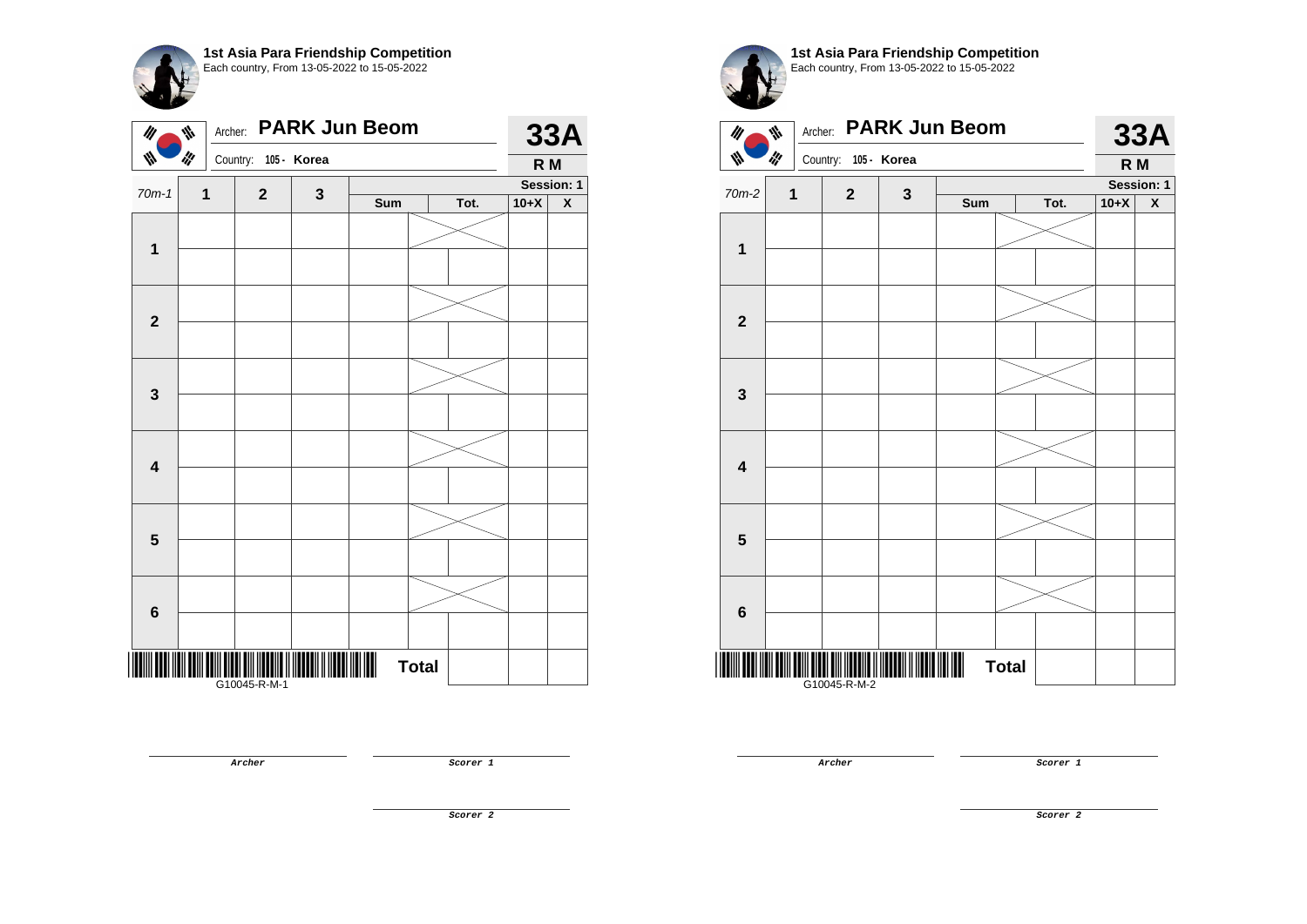**1st Asia Para Friendship Competition** Each country, From 13-05-2022 to 15-05-2022 Archer: **KIM Kang Hun 34A**  $\mathscr{U}$  $\psi$  $\mathscr{U}$ W Country: **105 - Korea R M Session: 1**  $70m-1$  **1 2 3 Sum Tot. 10+X X 1 2 3 4 5 6** \*<mark>The contribution of the position of the contribution of the contribution of</mark> **Total**  G10046-R-M-1





G10046-R-M-2

**Archer Scorer 1** 

**Archer Scorer 1** 

**34A R M**

**Session: 1**

**Scorer 2**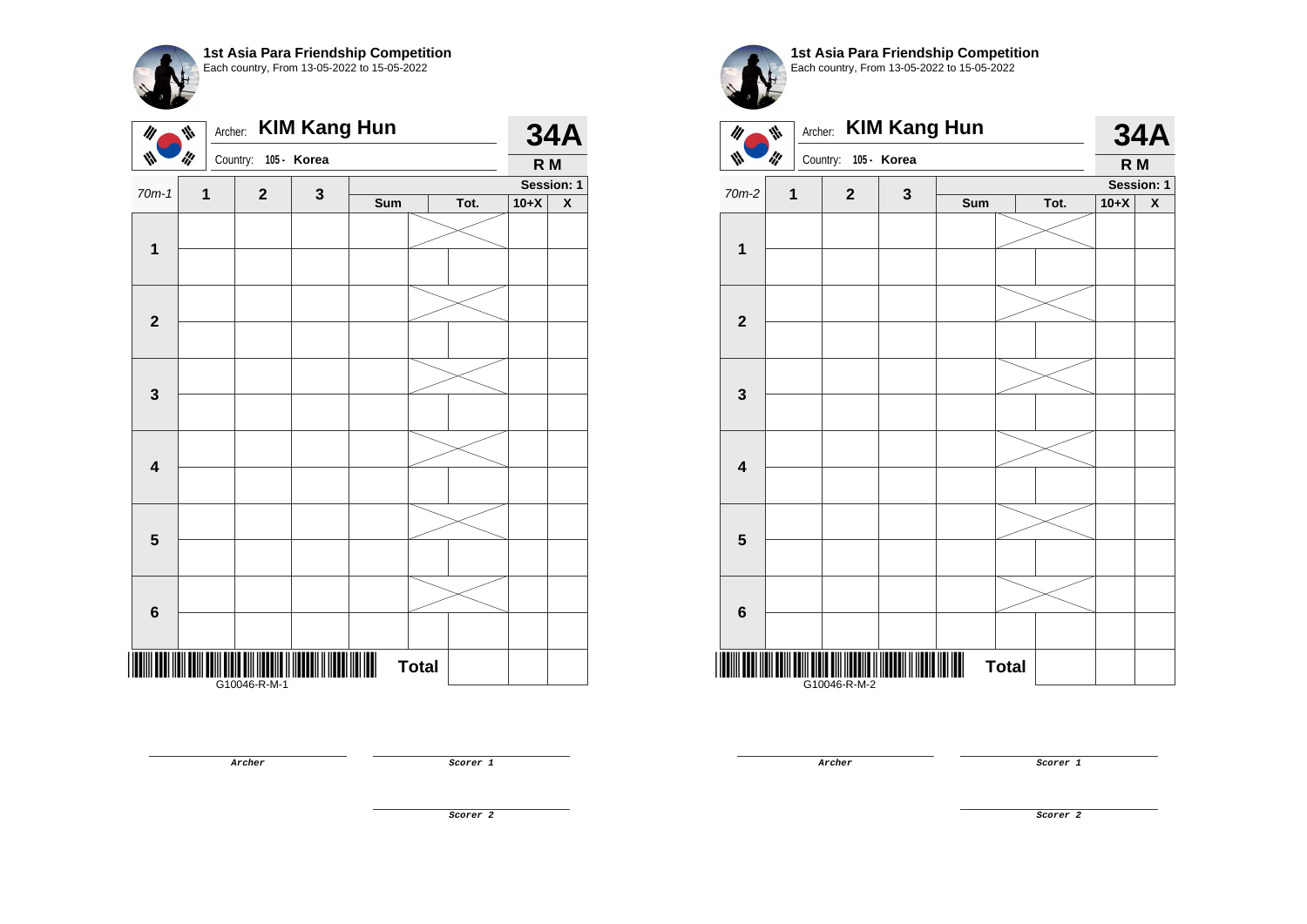| 1st Asia Para Friendship Competition<br>Each country, From 13-05-2022 to 15-05-2022 |
|-------------------------------------------------------------------------------------|
|                                                                                     |

| $\mathscr{U}$           | ₩   | Archer: JO Jang Moon |             |     |              |      |        | <b>35A</b>         |
|-------------------------|-----|----------------------|-------------|-----|--------------|------|--------|--------------------|
| W                       | ilf | Country:             | 105 - Korea |     |              |      | R W    |                    |
| $70m-1$                 | 1   | $\mathbf{2}$         | $\mathbf 3$ |     |              |      |        | Session: 1         |
|                         |     |                      |             | Sum |              | Tot. | $10+X$ | $\pmb{\mathsf{X}}$ |
|                         |     |                      |             |     |              |      |        |                    |
| $\mathbf 1$             |     |                      |             |     |              |      |        |                    |
|                         |     |                      |             |     |              |      |        |                    |
| $\mathbf{2}$            |     |                      |             |     |              |      |        |                    |
| $\mathbf 3$             |     |                      |             |     |              |      |        |                    |
|                         |     |                      |             |     |              |      |        |                    |
| $\overline{\mathbf{4}}$ |     |                      |             |     |              |      |        |                    |
|                         |     |                      |             |     |              |      |        |                    |
| $\overline{\mathbf{5}}$ |     |                      |             |     |              |      |        |                    |
|                         |     |                      |             |     |              |      |        |                    |
| $\bf 6$                 |     |                      |             |     |              |      |        |                    |
|                         |     |                      |             |     |              |      |        |                    |
|                         |     | G10047-R-W-1         |             |     | <b>Total</b> |      |        |                    |



**35A**

**Archer Scorer 1** 

 $\| \| \| \|$ G10047-R-W-2

**Total** 

**Scorer 2**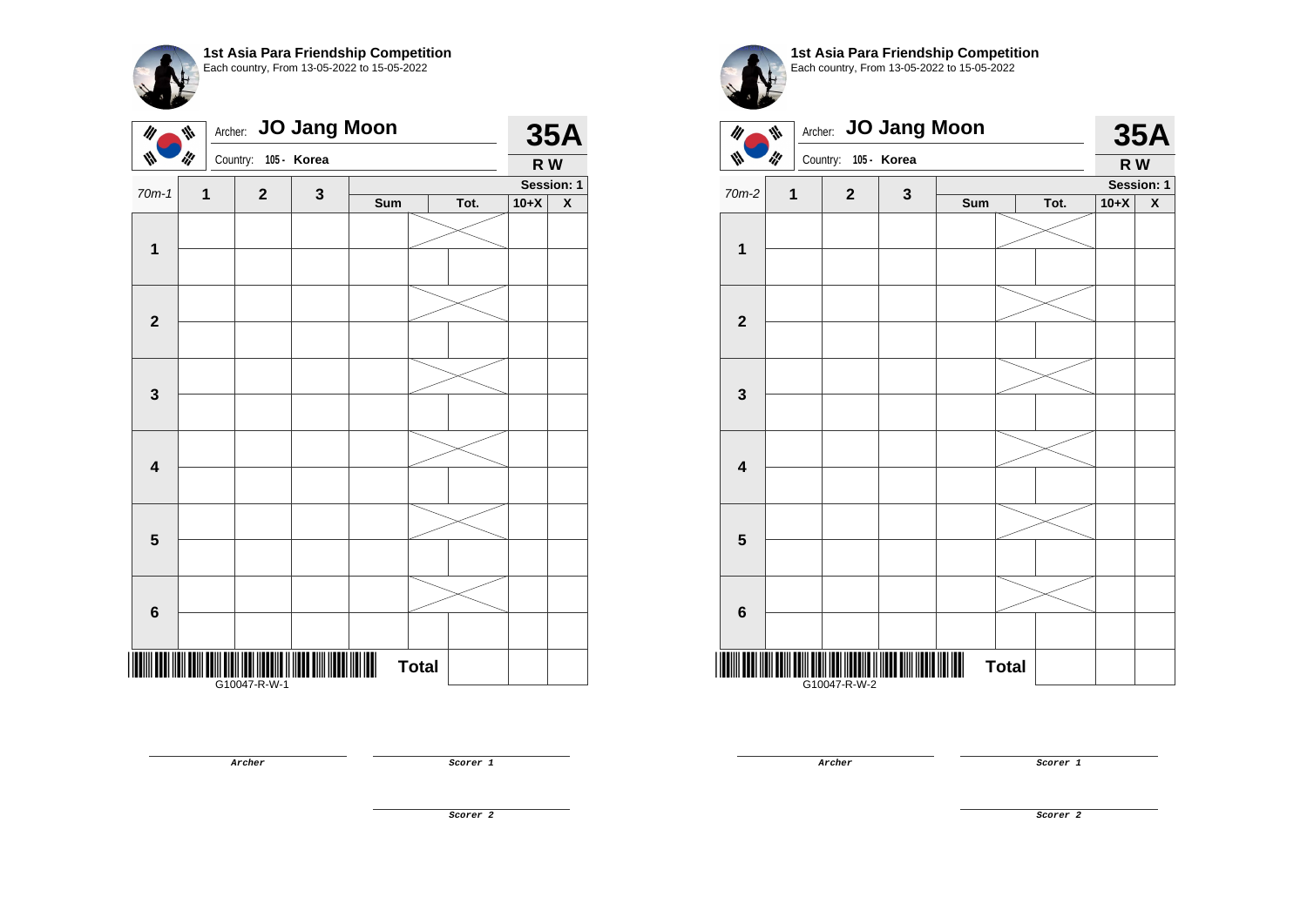**1st Asia Para Friendship Competition** Each country, From 13-05-2022 to 15-05-2022

| $\mathscr{U}$           | Archer:<br>₩ |              |             | <b>KIM Kyung Hwa</b> |              |      |        | <b>36A</b>                |
|-------------------------|--------------|--------------|-------------|----------------------|--------------|------|--------|---------------------------|
| W                       | ill          | Country:     | 105 - Korea |                      |              |      | R W    |                           |
| $70m-1$                 | 1            | $\mathbf{2}$ | 3           |                      |              |      |        | Session: 1                |
|                         |              |              |             | Sum                  |              | Tot. | $10+X$ | $\boldsymbol{\mathsf{X}}$ |
| $\mathbf{1}$            |              |              |             |                      |              |      |        |                           |
|                         |              |              |             |                      |              |      |        |                           |
| $\mathbf{2}$            |              |              |             |                      |              |      |        |                           |
|                         |              |              |             |                      |              |      |        |                           |
| $\mathbf 3$             |              |              |             |                      |              |      |        |                           |
|                         |              |              |             |                      |              |      |        |                           |
|                         |              |              |             |                      |              |      |        |                           |
| $\overline{\mathbf{4}}$ |              |              |             |                      |              |      |        |                           |
|                         |              |              |             |                      |              |      |        |                           |
| $\overline{\mathbf{5}}$ |              |              |             |                      |              |      |        |                           |
|                         |              |              |             |                      |              |      |        |                           |
| $6\phantom{1}6$         |              |              |             |                      |              |      |        |                           |
|                         |              | G10048-R-W-1 |             |                      | <b>Total</b> |      |        |                           |

Archer: **KIM Kyung Hwa 36A**  $\mathscr{U}$  $\psi$  $\mathbf{w}$ **I'M** Country: **105 - Korea R W Session: 1**  $70m-2$  **1 2 3 Sum Tot. 10+X X 1 2 3 4 5 6**

**1st Asia Para Friendship Competition** Each country, From 13-05-2022 to 15-05-2022

<u>\* G10048-R-W-20048-R-W-20048-R-W-20048-R-W-20048-R-W-20048-R-W-20048-R-W-20048-R</u> G10048-R-W-2

**Archer Scorer 1** 

**36A**

**Archer Scorer 1** 

**Total** 

**Scorer 2**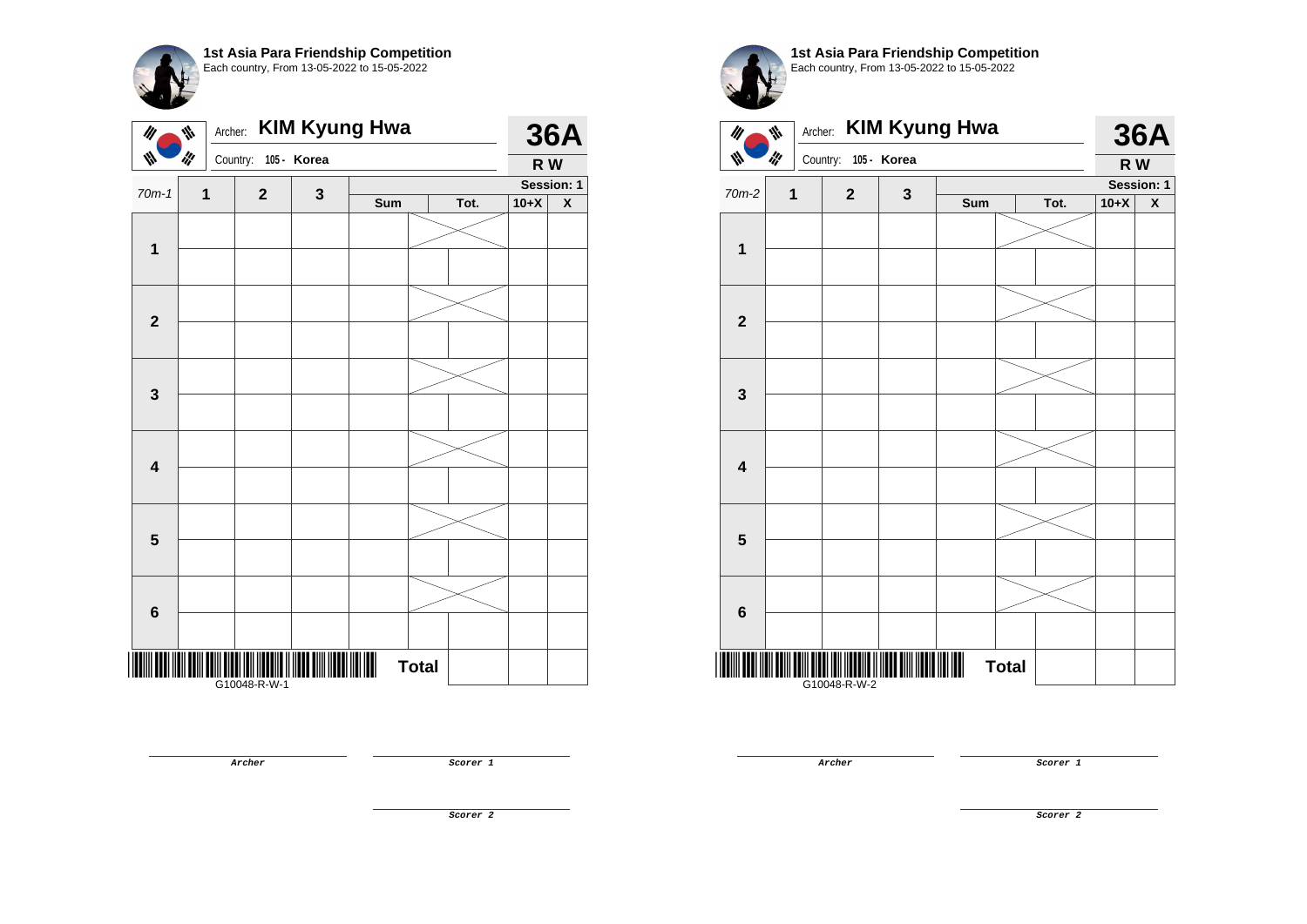

| $\mathscr{U}$           | ₩<br>Archer: |               |              | <b>KOO Dong Sub</b> |              |      |             | <b>67A</b>         |
|-------------------------|--------------|---------------|--------------|---------------------|--------------|------|-------------|--------------------|
| ₩                       | llf          | Country:      | 105 - Korea  |                     |              |      | <b>W1 M</b> |                    |
| $50m-1$                 | 1            | $\mathbf 2$   | $\mathbf{3}$ |                     |              |      |             | Session: 1         |
|                         |              |               |              | Sum                 |              | Tot. | $10+X$      | $\pmb{\mathsf{X}}$ |
|                         |              |               |              |                     |              |      |             |                    |
| $\mathbf{1}$            |              |               |              |                     |              |      |             |                    |
|                         |              |               |              |                     |              |      |             |                    |
| $\mathbf{2}$            |              |               |              |                     |              |      |             |                    |
|                         |              |               |              |                     |              |      |             |                    |
| $\mathbf 3$             |              |               |              |                     |              |      |             |                    |
| $\overline{\mathbf{4}}$ |              |               |              |                     |              |      |             |                    |
|                         |              |               |              |                     |              |      |             |                    |
| 5                       |              |               |              |                     |              |      |             |                    |
|                         |              |               |              |                     |              |      |             |                    |
| $6\phantom{1}6$         |              |               |              |                     |              |      |             |                    |
|                         |              |               |              |                     |              |      |             |                    |
|                         |              |               |              |                     | <b>Total</b> |      |             |                    |
|                         |              | G10053-W1-M-1 |              |                     |              |      |             |                    |

**1st Asia Para Friendship Competition** Each country, From 13-05-2022 to 15-05-2022 Archer: **KOO Dong Sub 67A**  $\frac{1}{2}$  $\overline{\psi}$  $\mathbf{w}$ **I'M** Country: **105 - Korea W1 M Session: 1** 50m-2 **1 2 3 Sum Tot. 10+X X 1 2 3 4 5 6**

\*G10053-W1-M-2\*

**Total** 

G10053-W1-M-2

**Archer Scorer 1** 

**67A** 

**Archer Scorer 1** 

**Scorer 2**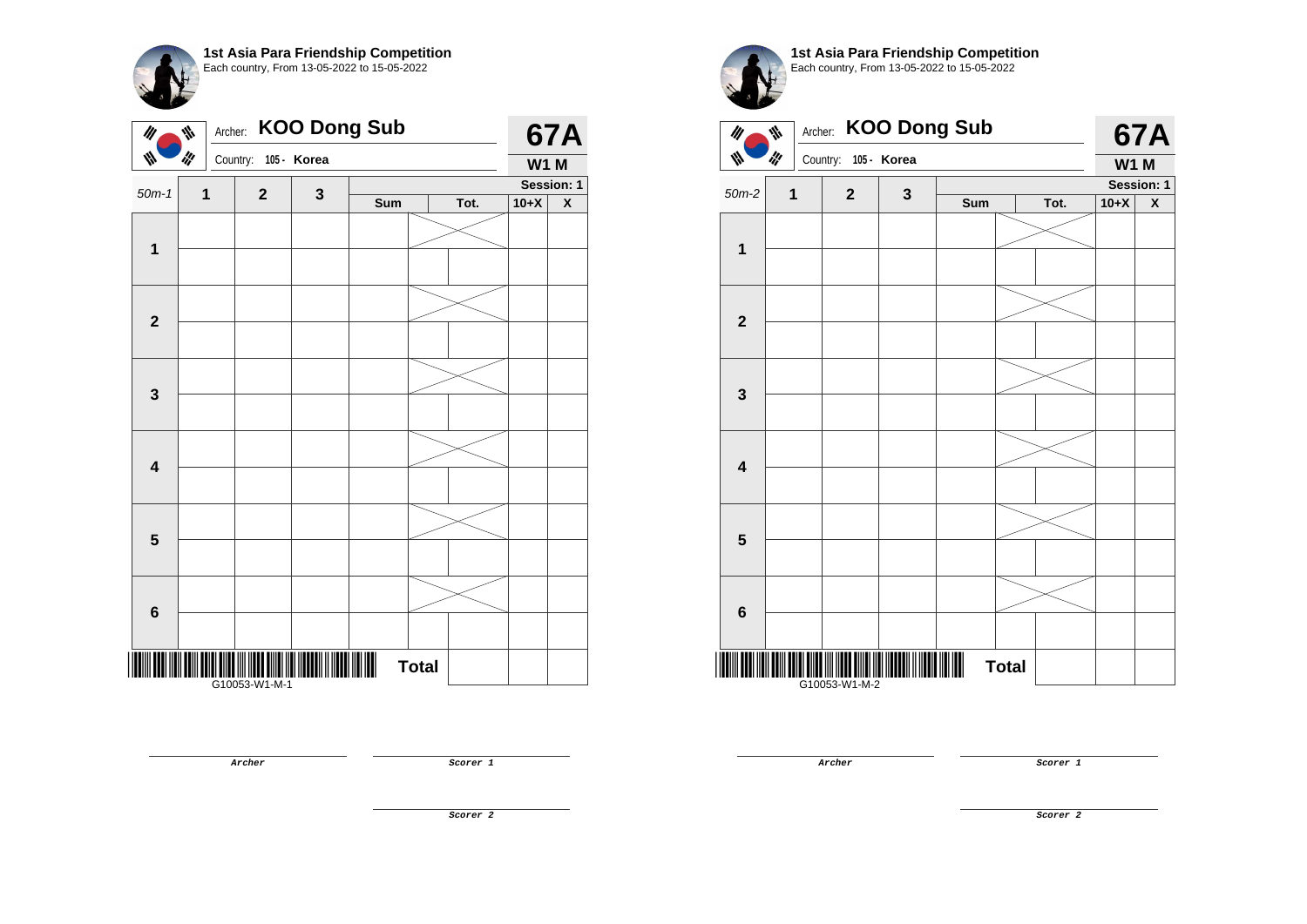

|                         | <b>PARK Hong Jo</b><br>₩<br>Archer:<br>$\mathscr{U}$<br>llf<br>W<br>Country:<br>105 - Korea |               |             |     |              |      |            | <b>68A</b>  |  |  |
|-------------------------|---------------------------------------------------------------------------------------------|---------------|-------------|-----|--------------|------|------------|-------------|--|--|
|                         |                                                                                             |               |             |     |              |      |            | <b>W1 M</b> |  |  |
| $50m-1$                 | $\mathbf 1$                                                                                 | $\mathbf{2}$  | $\mathbf 3$ |     |              |      | Session: 1 |             |  |  |
|                         |                                                                                             |               |             | Sum |              | Tot. | $10+X$     | X           |  |  |
|                         |                                                                                             |               |             |     |              |      |            |             |  |  |
| $\mathbf{1}$            |                                                                                             |               |             |     |              |      |            |             |  |  |
|                         |                                                                                             |               |             |     |              |      |            |             |  |  |
| $\boldsymbol{2}$        |                                                                                             |               |             |     |              |      |            |             |  |  |
| $\mathbf 3$             |                                                                                             |               |             |     |              |      |            |             |  |  |
|                         |                                                                                             |               |             |     |              |      |            |             |  |  |
| $\overline{\mathbf{4}}$ |                                                                                             |               |             |     |              |      |            |             |  |  |
|                         |                                                                                             |               |             |     |              |      |            |             |  |  |
| $\overline{\mathbf{5}}$ |                                                                                             |               |             |     |              |      |            |             |  |  |
|                         |                                                                                             |               |             |     |              |      |            |             |  |  |
| $\bf 6$                 |                                                                                             |               |             |     |              |      |            |             |  |  |
|                         |                                                                                             |               |             |     |              |      |            |             |  |  |
|                         |                                                                                             | G10054-W1-M-1 |             |     | <b>Total</b> |      |            |             |  |  |

**Archer Scorer 1** 

Each country, From 13-05-2022 to 15-05-2022 Archer: **PARK Hong Jo 68A**  $\frac{1}{2}$  $\overline{\psi}$  $\mathbf{w}$ **I'M** Country: **105 - Korea W1 M Session: 1** 50m-2 **1 2 3 Sum Tot. 10+X X 1 2 3 4 5 6** \*G10054-W1-M-2\* **Total** 

**1st Asia Para Friendship Competition**

G10054-W1-M-2

**Archer Scorer 1** 

**Scorer 2**

**68A**